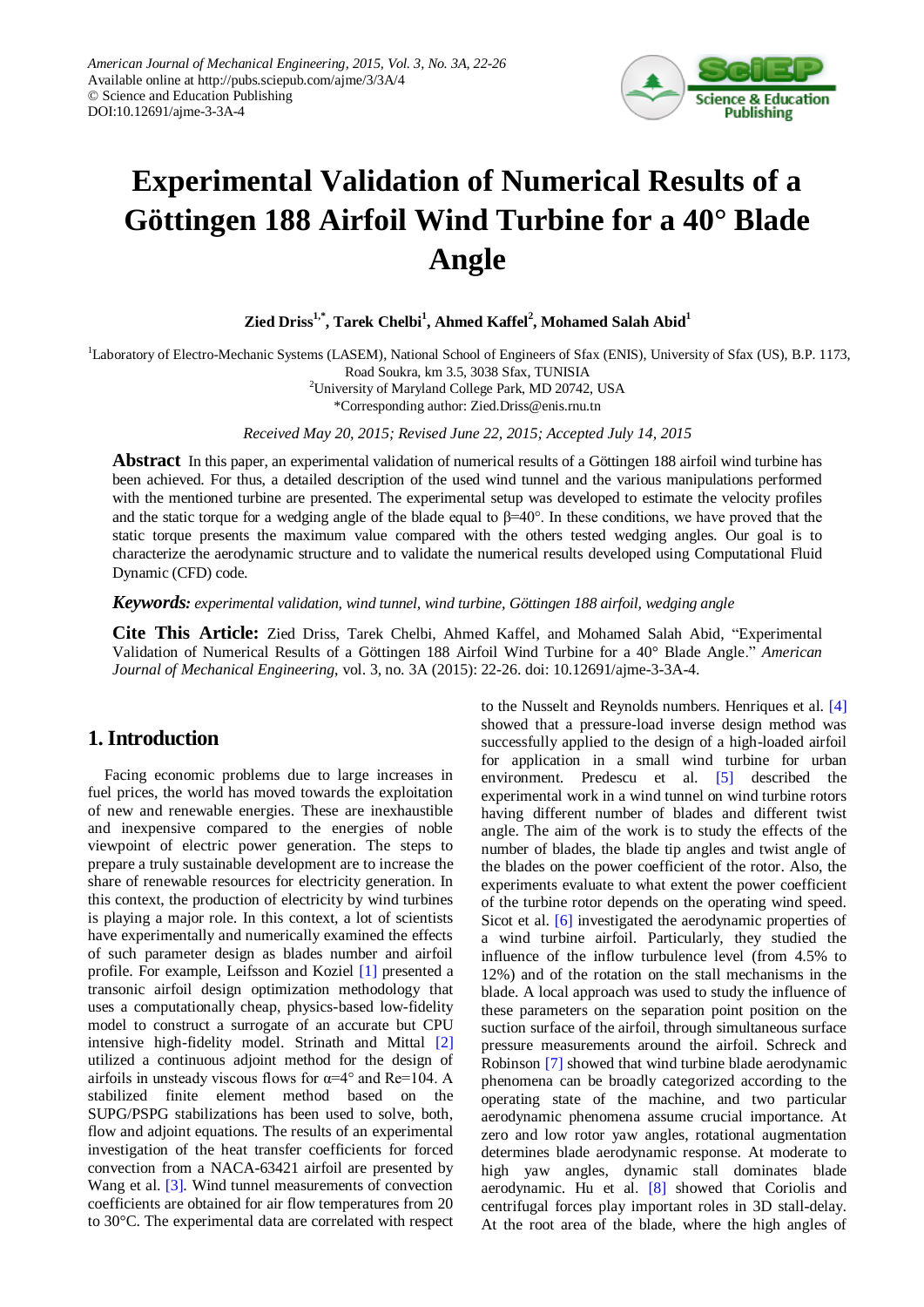attack occur, the effect of the Coriolis and centrifugal forces is strong. Thus, it shows apparent stall-delay phenomenon at the inner part of the blade. However, by increasing the Reynolds number, the separation position has a stronger effect than by increasing the Coriolis and centrifugal forces. Wright and Wood [\[9\]](#page-4-5) showed that the acceleration and deceleration of the rotor at speeds below its controlled maximum speed, and for a range of wind speeds was calculated and compared with data. Excellent agreement was found. Hirahara et al. [\[10\]](#page-4-6) showed that a unique and very small wind turbine, mF500 with 500 mm diameter and small aspect ratio was developed for wide use in urban space. The basic performance of μF500 was tested for various free stream and load resistance. The airflow around the turbine was investigated by using a particle image velocimetry (PIV). The main goal of the Mirzaei et al. [\[11\]](#page-4-7) investigation was to understand the flow field structure of the separation bubble formed on NLF-0414 airfoil with glaze-ice accretions using CFD and hot-wire anemometry and comparing these results with previous researches performed on NACA 0012 airfoil.

In this paper, we are interested on the study of a Göttingen 188 airfoil wind turbine. Particularly, a detailed description of the used wind tunnel and the various manipulations performed will be presented to achieve an experimental validation of numerical results.

## **2. Materials and Method**

#### **2.1. Wind Turbine**

The present work focuses on the horizontal axis wind turbine. The wind turbine is constituted of three adjustable blades of the Göttingen 188 airfoil. In this application, the airfoil is characterised by a blade length equal to  $l=100$ mm and a chord length equal to C=43 mm. The radius rotor is equal to R=157 mm [\(Figure 1\)](#page-1-0). Indeed, the wind turbine is equipped by a system to change the wedging angle β, measured between the blade rotation plane and the chorde. The experimental investigation has been developed using wind tunnel. The wind turbine has been introduced through a hole situated on the top of the test vein. Particularly, a vertical axis is used to maintain the rotor. This installation permits to study the effect of the wedging angle and the Reynolds number on the global characteristics of the wind turbine [\(Figure 2\)](#page-1-1).

# <span id="page-1-0"></span>R

**Figure 1.** Göttingen 188 airfoil wind turbine

### **2.2. Measuring Instruments**

To initiate the various processes necessary for the characterization of the rotor with the wind tunnel, several measuring instruments were used. Among which include the tachometer, the anemometer, the static torque meter and the dynamometer. The experimental study conducted as part of this work involved the realisation of a horizontal axis wind turbine, a wind tunnel. Experimental trials, allowing the determination of the static torque M<sup>s</sup> , the dynamic torque Md and the velocities profiles in different directions pre-selected in the test section. Such a system is equipped with a specific instrument for the development of various experimental tests required at the laboratory scale. The anemometer measures wind speed in different positions in the pre-selected test section or outside [\(Figure](#page-1-1)  [2\)](#page-1-1). This is feasible, since the range of variation of speed is between  $0.2$  and  $20 \text{ m.s}^{-1}$  with a resolution which reaches  $0.1$  m.s<sup>-1</sup>. The different characteristics of the used anemometer are summarized in [Table 1.](#page-1-2)

[Figure 3](#page-2-0) presents the static torque meter used for measuring the static torque exerted by the rotor. Under these conditions, the wind turbine is held fixed and cannot turn. Therefore, our experience consists on the measure of the aerodynamic force exerted by air on the wings at different angular positions. The characteristics of the used torque meter are summarized in [Table 2.](#page-2-1)

<span id="page-1-1"></span>

**Figure 2.** Velocity measuring in the test section

<span id="page-1-2"></span>

| Table 1. Characteristics of the anemometer |                                                                           |
|--------------------------------------------|---------------------------------------------------------------------------|
| Description                                | Anemometer type AM 4204                                                   |
| Maker                                      | Lutron                                                                    |
| Probe type                                 | telescopic                                                                |
| Measurement parameters                     | Air velocity, temperature, gas flow                                       |
| Resolution                                 | Air velocity $0.1 \text{ m.s}^{-1}$<br>Temperature $0.1 \text{ C}$        |
| Precision                                  | Air velocity 5%<br>Temperature $\pm 0.8$ °C                               |
| Measuring range                            | Velocity 0.1 m.s-1<br>Temperature from -20 $\mathbb C$ to +70 $\mathbb C$ |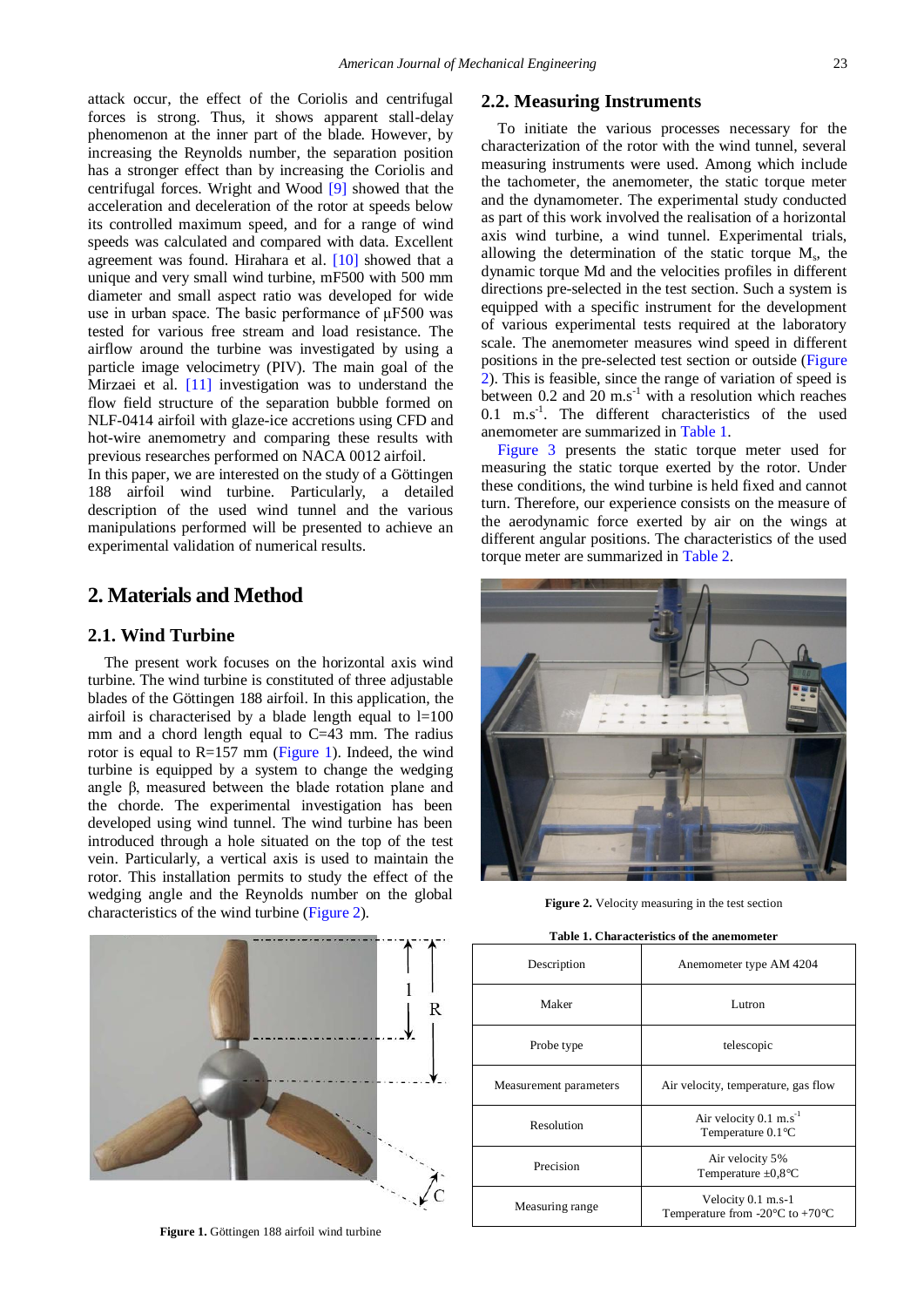<span id="page-2-0"></span>

**Figure 3.** Torque meter measuring

<span id="page-2-1"></span>

| Table 2. Characteristics of the torque meter |                             |
|----------------------------------------------|-----------------------------|
| Description                                  | Static torque meter TO 8800 |
| Maker                                        | Lutron                      |
| Measurement parameters                       | Static torque               |
| Measurement range                            | Max 0-147.1 N.cm            |
| Resolution                                   | $0.1$ N.cm                  |
| Precision                                    | $\pm(1.5\% + 5d)$           |
| Overload capacity                            | $220.1$ N.cm max            |
| Dimension                                    | 180 x 72 x 32 mm            |

# **3. Results and Discussion**

In this study, we chose to study the flow regime defined by the Reynolds number equal to Re=265403 and for a wedging angle equal to  $\beta = 40^{\circ}$ .



<span id="page-2-2"></span>



<span id="page-2-3"></span>



<span id="page-2-4"></span>

Figure 6. Profiles of the magnititude velocity in the plane z=15 cm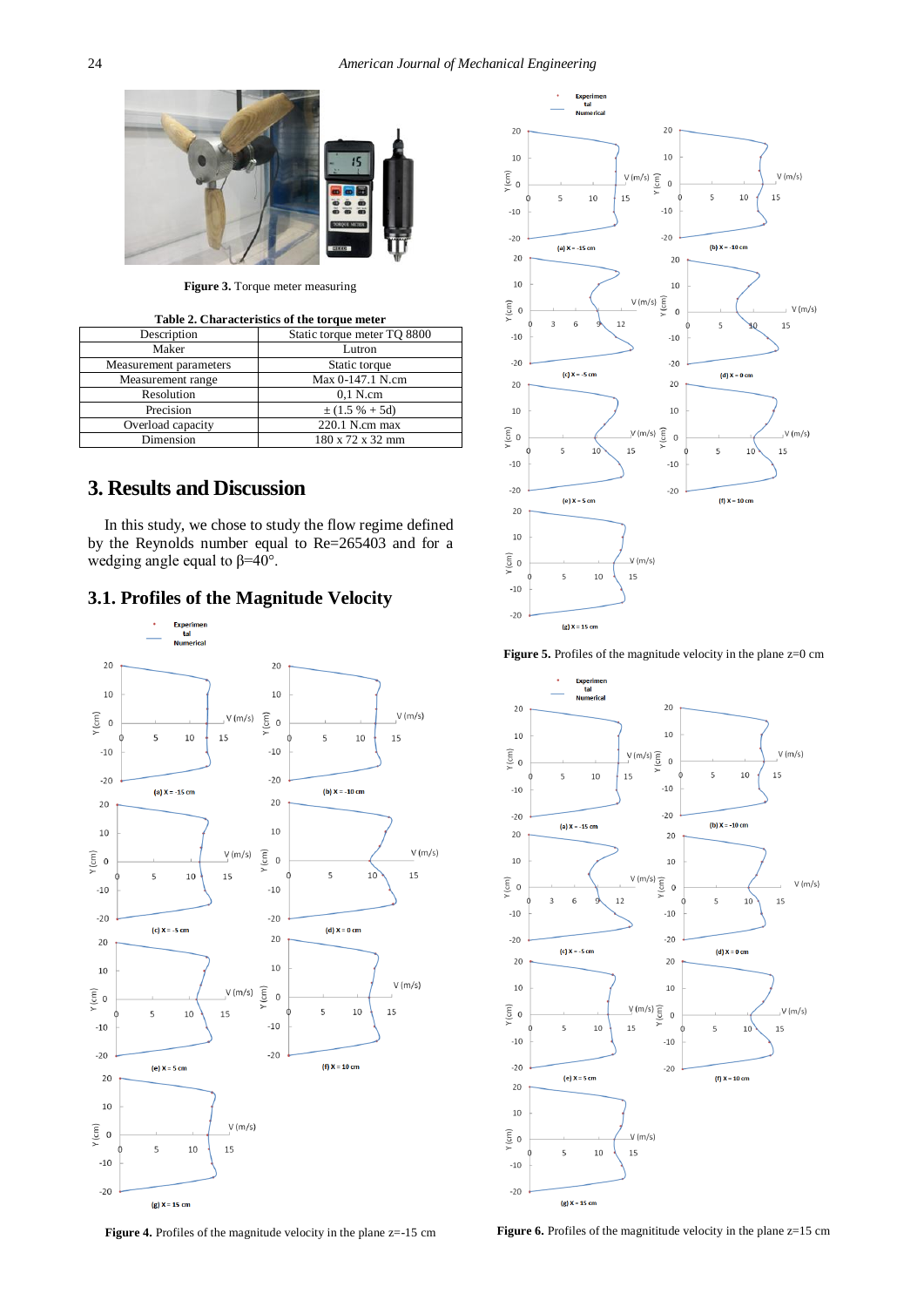[Figure 4,](#page-2-2) [Figure 5](#page-2-3) and [Figure 6](#page-2-4) show the velocity profiles in the transverse plane defined by the axial positions equals to  $z=15$  cm,  $z=0$  cm and  $z=15$  cm respectively. These planes are placed in the test vein of the wind tunnel in the downstream, the blade plane and the upstream of the wind turbine. Each of these profiles are situated on the directions defined by  $X = -15$  cm,  $X = -10$  cm,  $X=-5$  cm,  $X=0$  cm,  $X=5$  cm,  $X=10$  cm and  $X=15$  cm. By setting the two directions X and Z, the work is reduced to a measure the magnitude velocity at different altitudes Y. This is measured after positioning of the anemometer in the correct position and reading the value displayed on the screen. According to these results, it has been noted that far from the wind turbine, the value of speed is almost constant over the entire length of the test section. It was only at the walls that the velocity is zero. By approaching to the wind turbine, the magnitude velocity profiles undergo some oscillating indicating that the speed is no longer uniform. On the meeting of the wind turbine blades, the magnitude velocity is very weak. Moreover, there is a slight increase in average velocity in the wind turbine downstream. In these conditions, the maximum value of the magnitude velocity reaches  $V=13.5$  m.s<sup>-1</sup>.

#### **3.2. Contours plots of the magnitude velocity**

[Figure 7](#page-3-3) and [Figure 8](#page-3-4) show the velocity profiles in the transverse plane defined by the axial positions equals to  $z=15$  cm and  $z=15$  cm respectively. These planes are placed in the test vein of the wind tunnel in the downstream and the upstream of the wind turbine. According to these results, it's clear that the distribution of the magnitude velocity is uniform inside the test vein in the upstream of the wind turbine. However, it decreases until  $V=7$  m.s<sup>-1</sup> in the downstream after crossing the wind turbine. Indeed, the magnitude velocity decreases near the wall and becomes null at his meeting.

<span id="page-3-3"></span>



<span id="page-3-4"></span>

**Figure 8.** Distribution of the magnititude velocity in the plane z=15 cm

#### **3.3. Static Torque**

[Figure 9](#page-3-5) presents the variation of the static torque  $M_s$ for different wedging angles β. In this work, the static torque is measured using the torque meter types TQ 8800 mounted directly on the rotor axis. These results relate well to the study of the influence of the wedging angle on the static torque. According to these results, it has been noted that this curve has a parabolic shape.

<span id="page-3-5"></span>

**Figure 9.** Variation of the static torque

With the increase of the wedging angle  $β$ , the value of the static torque increases and reaches a maximum and then it decreases. Indeed, it has been noted that the maximum static torque  $M<sub>s</sub>$  is obtained for a wedging angle equal to β=40°. In this case, the value of the static torque is equal to  $M_s = 0.082$  N.m.

# **4. Conclusions**

In this paper, we have achieved an experimental validation of numerical results of a Göttingen 188 airfoil wind turbine for a 40° blade angle. For thus, we have presented a detailed description of the used wind tunnel and the considered manipulations. Particularly, we are interested on the measuring of the average velocity of the flow in different positions of the test vein. The static torque measurements are also performed for different wedging angles of the blade. In the future, we propose to study others geometrical parameters.

#### **References**

- <span id="page-3-0"></span>[1] L. Leifsson, S. Koziel, Multi-fidelity design optimization of transonic airfoils using physics-based surrogate modeling and shape-preserving response prediction, Journal of Computational Science 1 (2010) 98-106.
- <span id="page-3-1"></span>[2] D.N. Srinath, S. Mittal, Optimal aerodynamic design of airfoils in unsteady viscous flows, Computer Methods in Applied Mechanics and Engineering 199 (2010) 1976-1991.
- <span id="page-3-2"></span>[3] X. Wang, E. Bibeau, G.F. Naterer, Experimental correlation of forced convection heat transfer from a NACA airfoil, Experimental Thermal and Fluid Science 31 (2007) 1073-1082.